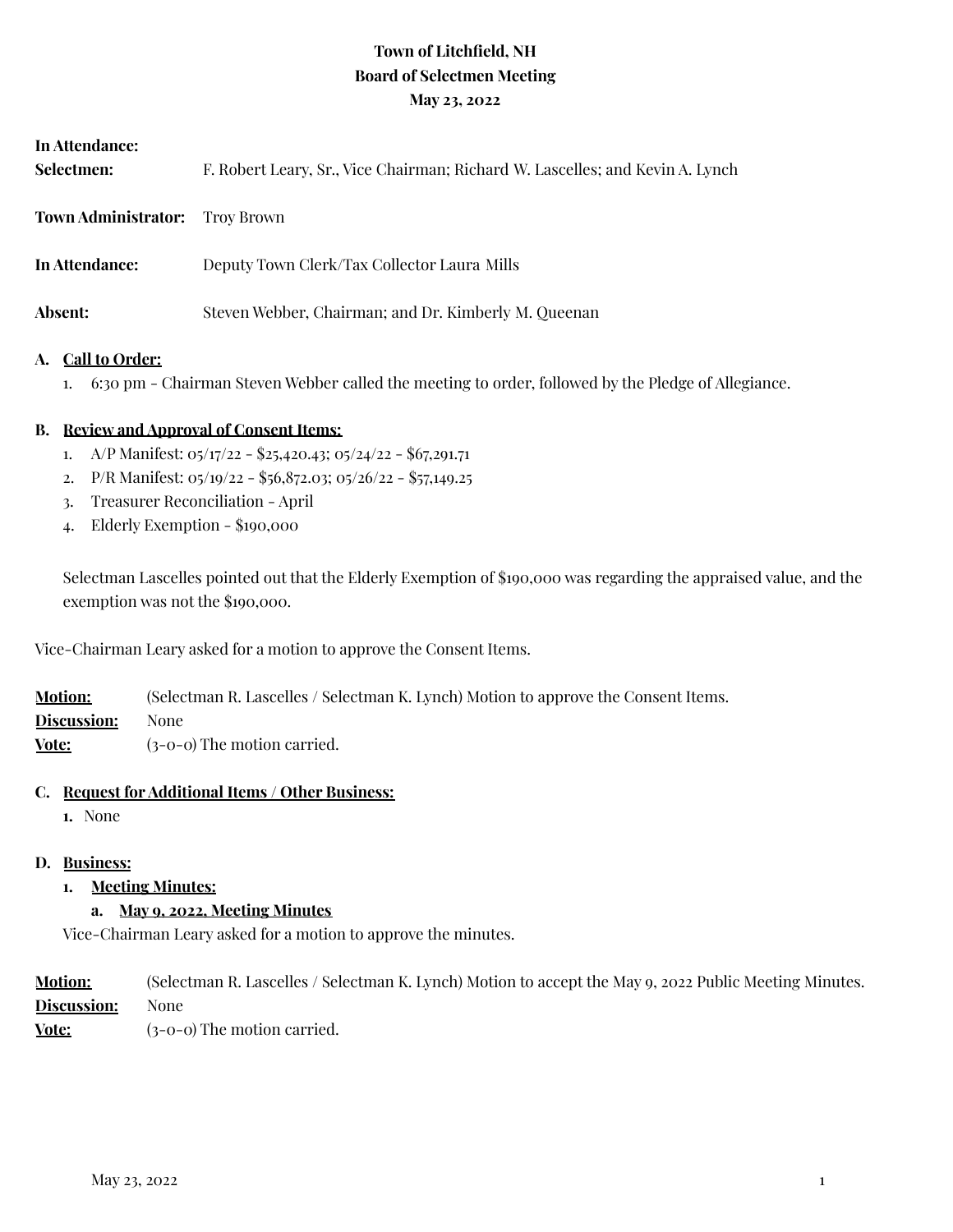### **2. Tax Collector's Property Deed:**

Deputy Town Clerk/Tax Collector Laura Mills mentioned that the Town is set to Deed the property located at 25 Courtland Avenue. She commented that the property is scheduled to be Deeded on May 29, 2022, if no payment is received in full for Levy Year 2019. The Town has not received payment from the owner since February 2020.

Ms. Mills stated that the Town has made several attempts to reach out to the property owner and her family members. The Town has performed several wellness checks on the owner of the property, and the house is now considered abandoned.

Selectman Lynch noted that he had visited the property and the power has been disconnected. He stated that a couple of years ago, some cars were parked out front, and currently there is only one car parked by the backside of the property.

Ms. Mills said that the amount that would be deeded is \$5,470.90 from 2019, this includes interest through May 29, 2022. She noted that the new market cost is \$220,099, the building value is \$173,900, and the property is valued at \$139,600. The Board agreed that the house and the property were in very poor condition.

Town Administrator Brown mentioned that he would not recommend that the Board waive the Deed. Mr. Brown noted that the Tax Collector would affect the Deed on May 29, 2022. He recommended that the Board authorize the Tax Collector to Deed the property, then the Town will reach out to the owners within 90 days. If the owners do not respond, the property will likely go to auction.

If the owners come forward, within the 90 day time period, then the Town would begin discussions with them. The Town would see if the owners wanted to do a payment plan, or pay up what is owed on the property. Selectman Lynch stated that he spoke with the neighbors of 25 Courtland Avenue, and the neighbors have not seen anyone at the property.

Vice-Chair Leary asked for a motion to accept the Tax Collector's Deed.

| <b>Motion:</b>     | (Selectman K. Lynch / Selectman R. Lascelles) So Moved. |
|--------------------|---------------------------------------------------------|
| <b>Discussion:</b> | None                                                    |
| Vote:              | $(3-0-0)$ The motion carried.                           |

The Board thanked Deputy Tax Collector Mills for coming to the meeting.

### **E. Public Input @ 6:43 pm:**

1. None

Public Input closed at 6:44 pm

### **F. Business (cont.):**

**3. Pennichuck:**

### **a. Citizens Input:**

Town Administrator Brown commented that a couple of residents reached out to the Town regarding the status of the Pennichuck Water rates. He noted that the PUC recently approved the rates, which was done through a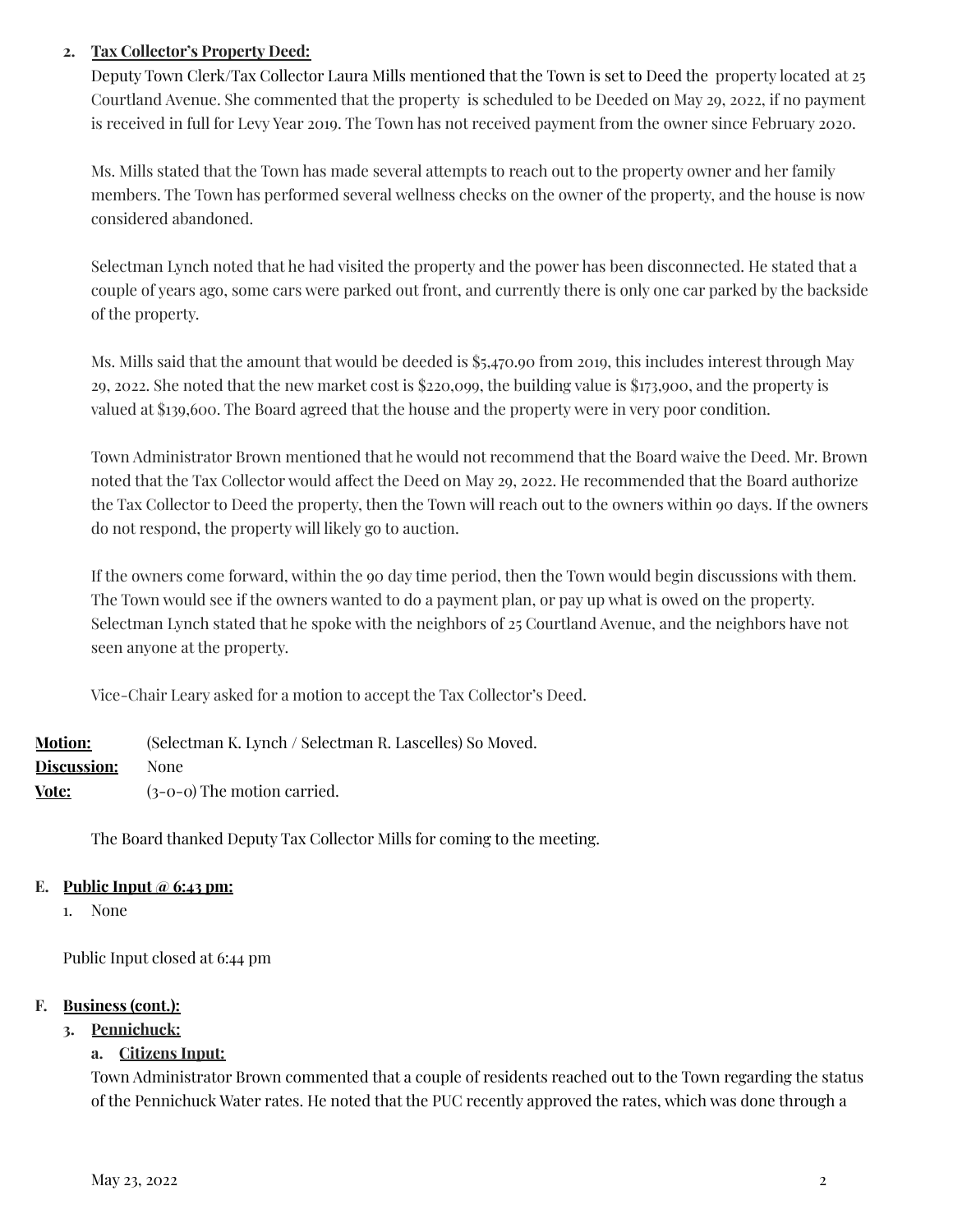settlement agreement. Mr. Brown acknowledged that the settlement ended up being as high as Pennichuck had petitioned, and the homeowners were not happy with the settlement. The Town was able to reduce the cost of its public fire protection charges.

Mr. Brown mentioned that the Town would receive approximately a 10% decrease in its public fire protection charges annually, which amounts to approximately \$40,000 in annual savings for the Town. He stated that the legal counsel and expert witness put together a letter for the Town. Mr. Brown said he would use the letter to answer the questions from the residents, then he would then use the letter as a press release and place it on the Town's website.

Mr. Brown commented that part of the letter from legal counsel and the expert witness answered why Pennichuck's water rates are more expensive than Manchester's water rates. The reasons provided in the letter is that Pennichuck East Utility (PEU) has different distribution systems that are spread out over a large area. PEU may have different treatment requirements because of the different facilities, it provides no subsidies to its customers to reduce their rates, and PEU has a different level of cost recovery.

The letter acknowledged that a municipal system may not be required to pay property taxes and PEU has acquired other utilities and may have acquired that utilities debt. Mr. Brown noted that PEU has to look at what it costs to run the utility, infrastructure improvements, payment of debt, and that there is no reason to believe that PEU's rates are high based on the water rates of other systems.

Mr. Brown stated that the Select Board might want to have a conversation with legal counsel regarding some of their options. He noted that the Town could, if legally allowed, look into eminent domain and take the utility back. He said that the Town of Londonderry had started looking into this option, and added that the Town of Litchfield might be able to join their effort. Mr. Brown mentioned that the legal team that would attend the meeting would be the team that negotiated the settlement agreement.

# **b. Water Line Extensions:**

Mr. Brown commented that a couple of weeks ago the Town received a consent decree to expand water service in the Town of Litchfield. The waterline extension would extend to the Hillcrest Road, Colonial Drive, Buttonbush Lane, Deerwood Drive, Rocky Hill Road, Muscovy Drive, Shirley Way, Tamarack Lane, and Heron Drive.

Pennichuck has been hired to do the design work and coordinate the construction. Pennichuck contacted Mr. Brown and informed him that they are going to proceed forward with the Town having its own engineer. They would install the waterline in the road, and reclaim the entire road. Mr. Brown noted that because of the issues with the supply chain, this project will take longer to complete than the project from three years ago. The project will likely begin in the Spring of 2023.

Mr. Brown stated that the residents have been notified and Pennichuck will be the project manager. Each home will be surveyed to decide how to get the waterline into the house. Selectman Lascelles pointed out that a representative at a Select Board meeting in July 2021 said this project would start real quick, but there are still residents in Litchfield receiving bottled water.

Vice-Chair Leary commented that he had a problem with St. Gobain telling residents what water they will receive. He noted that residents should have an option regarding which water they receive.

### **4. Performance Reviews:**

Town Administrator Brown mentioned that this is the time of year when the Town does their annual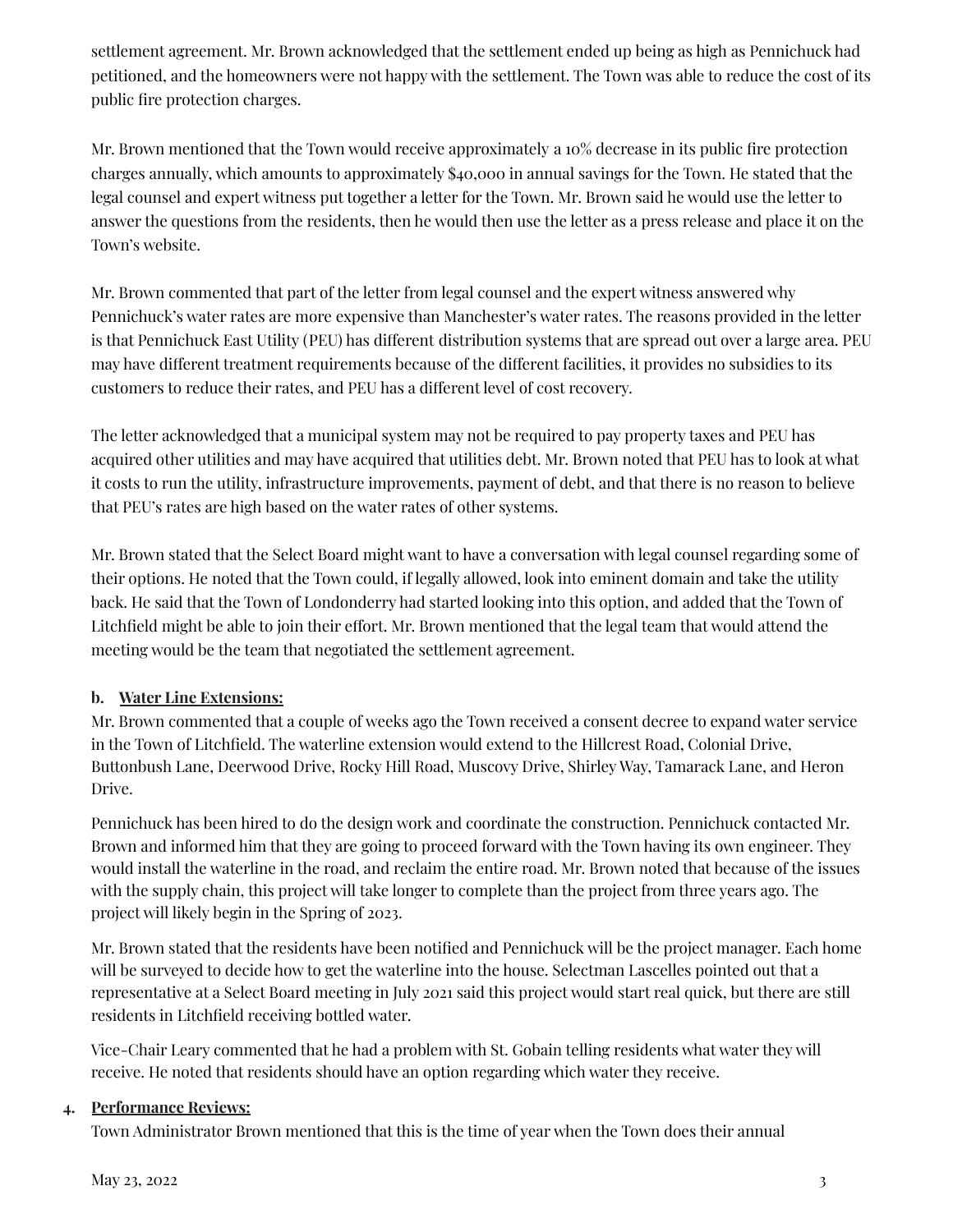performance reviews. The Town plans on having the reviews done and put in place by the first of July. Mr. Brown pointed out that during the past three years the Town had \$15,000 budgeted for salary increases. The non-union employees wage adjustments are taken out of that budget. The Select Board and the Budget Committee agreed that the amount needed to be increased to \$20,000 this year.

Mr. Brown suggested that the structure remain the same. He noted that the union employees will all receive a 3% increase on July 1. The non-union overall performance rating is as follows:

- a. Exceeds Requirements 3.0%
- b. Meets Requirements 2.5%
- c. Needs Improvement  $0.0\%$

Vice-Chair Leary commented that if an employee needs improvement in a couple of areas, that does not mean the employee should go without a raise. Mr. Brown said that he has only seen one time where an employee did not receive a raise.

Mr. Brown pointed out that based on the cost of living and the increases in salaries, the Town of Litchfield is going to have to look at increasing the salaries to remain competitive with other towns. He added that if an employee is dissatisfied with their performance review they can schedule a time to discuss their assessment with the Select Board.

# **E. Reports:**

# **1. Town Administrator Report:**

# **a. Audit:**

Town Administrator Brown mentioned that the auditors have come and gone. The auditors did most of their work remotely, and the Town was able to exchange information through email. There was one lead auditor and he was able to come in and find the information he needed. Preliminary reports could be available as early as this week.

Mr. Brown commented that the previous auditor left the firm, and the Town had a new auditor from the same firm

# **b. Conservation Commission:**

Mr. Brown commented that the Conservation Commission contacted him and let him know that they are looking to contract for a recording secretary. He mentioned that Matt Sullivan, whom does the meeting minutes for the Select Board, Budget Committee, Capital Improvement Committee, and Rec Commission has the availability to also record the meeting minutes for the Conservation Commission, as long as the Board and Commission approve.

The Board discussed that the cost for a Conservation Commission recording secretary would be similar to the cost for the other Boards and Committees.

### **2. Selectmen's Report:**

# **a. Selectman S. Webber:**

# i. **Recreation Commission:**

The Rec Commission will not have a meeting on May 24.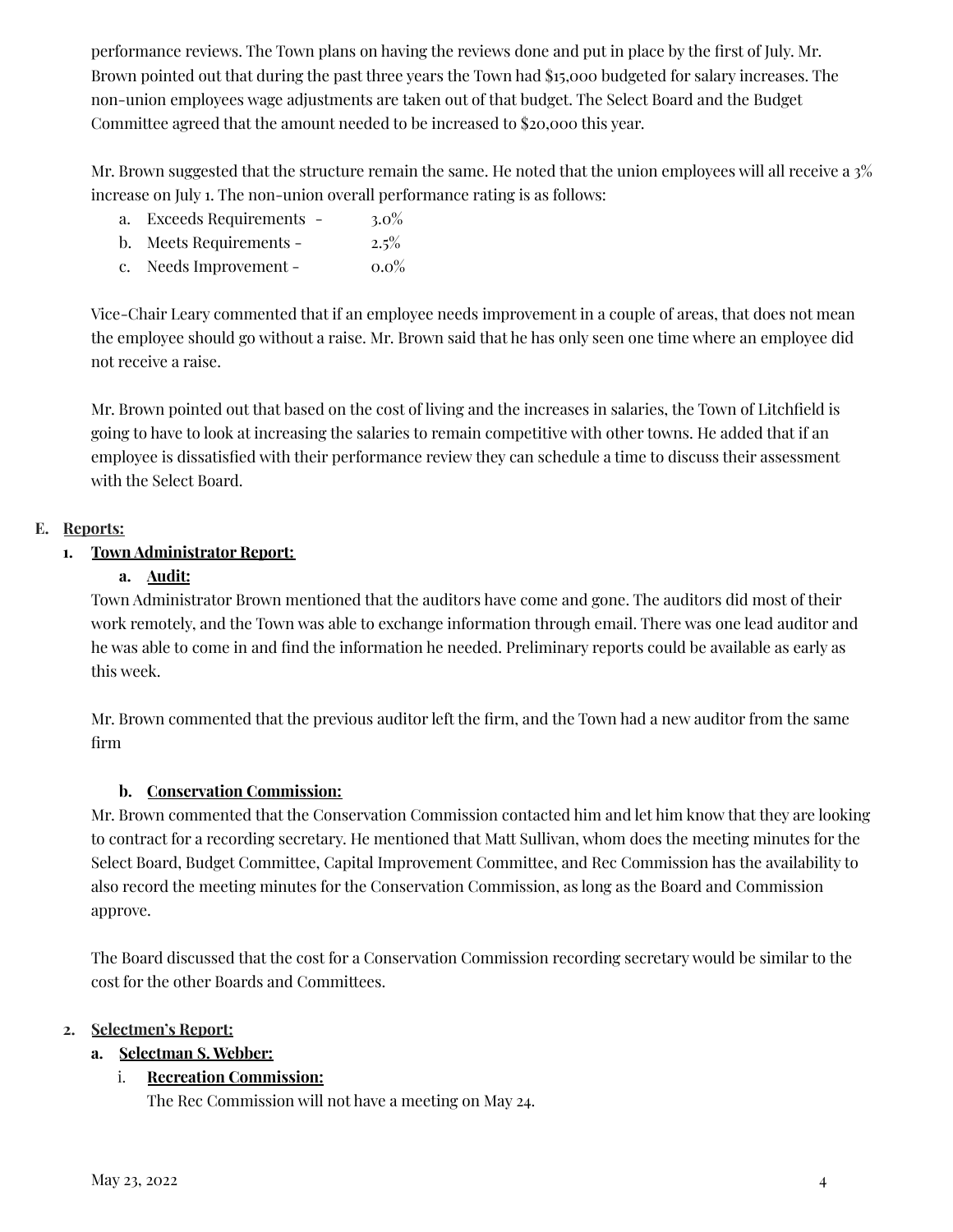### ii. **School Facilities Improvement Committee:**

Nothing to report

### **b. Selectman R. Leary:**

### i. **Budget Committee:**

The next Budget Committee meeting is on May 26. Selectman Leary commented that the Memorial Day festivities will occur at the old Town Hall on Monday, May 30. He noted that there would be a dedication for the Purple Heart Community, and signs would be going up on Monday.

### **c. Selectman R. Lascelles:**

### i. **Heritage Commission:**

Selectman Rich Lascelles commented that the Heritage Commission has not met.

Mr. Lascelles stated that former president of Poland Lech Walesa spoke to the House and Senate. He noted that a couple, who are of Polish descent, were his guests. Mr. Lascelles said that Lech Walesa had an English translator for his speach.

Mr. Lascelles mentioned that the first Annual Veteran's Group golf outing will be held on Wednesday, May 25. He noted that they are giving away a car for a hole-in-one, and they are having raffles. Some of the raffle items are a collage of Tom Brady, a David Ortiz signed baseball bat, and Bobby Orr autographs.

### ii. **Emergency Management Team:** Nothing to Report

### **d. Selectman K. Lynch:**

### i. **Conservation Commission:**

Selectman Lynch stated that the Conservation Commission and Rec Commission had the the Fishing Derby at Parker Park. He mentioned that the Derby was a success, and a 14" fish was caught. He noted that Jayson Brennen was made the Chair of the Conservation Commission.

### **e. Selectman K. Queenan:**

Ms. Queenan emailed the members of the Board her report.

### i. **Capital Improvement Planning Committee:**

The next meeting: Monday, June 6, 2022, at 6:00 pm at the Town Hall.

### ii. **Planning Board:**

The next meeting: is Tuesday, June 7, 2022, at 7:00 pm at the Town Hall. At the last meeting, May 17, 2022, the Board discussed the Workshop regarding the safety concerns on Albuquerque Ave.

The Planning Board reviewed:

- a. Speed fatality rates and distances it takes to stop at 20, 30, 40, 50, and 60 mph.
- b. Signage improvements for stops, schools, parks, playgrounds, and trails.
	- i. Stop and School signs included solar-powered flashing LED lights.
- c. Zoning Ordinance of which signs are allowed on Albuquerque Ave.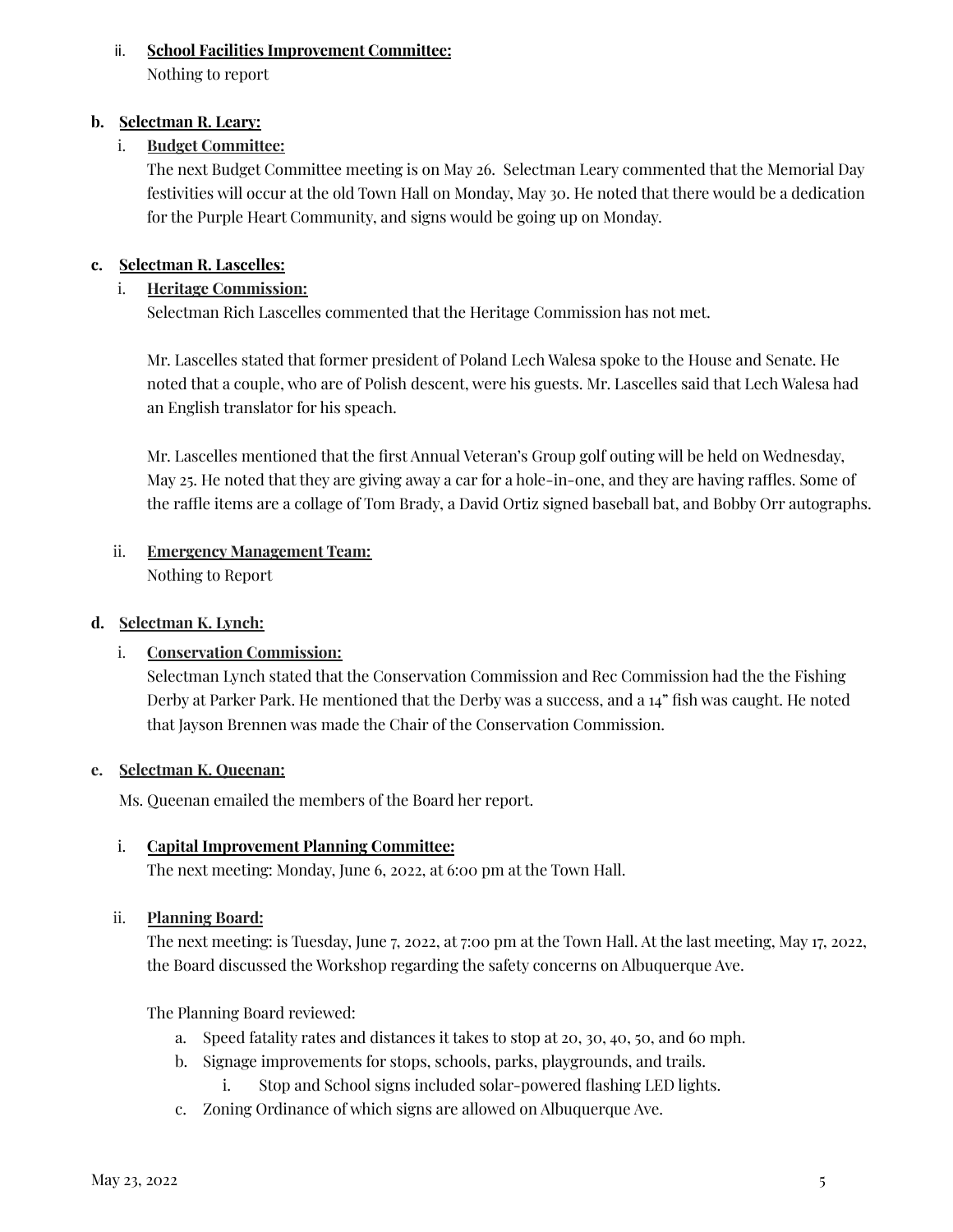- d. Master Plan visions of walkable neighborhoods.
- e. Safety issues of children trying to cross Albuquerque to get to parks and walking/bike paths.
- f. Ways to increase safety around the High School at peak times, for students mandated to walk to school. They discussed a temporary crosswalk or painted crosswalk(s), exploring moving the End School Zone sign to go past Talent Rd., making Talent Rd a 4-way stop sign, passing on right, and having students mandated to walk to school meet at specific roads so that the busses that drive by them can pick them up.
- g. Painting crosswalks at the intersections of Hillcrest, Pinecrest, and Talent.
- h. The Albuquerque Ave was built for 45 mph, but our ordinances said it should not be more than 35 mph.
- i. They showed pictures of where existing speed limit signs are along Albuquerque Ave.
- j. They showed the time it takes to drive 35 mph vs. 45 mph on the entire road.
- k. They discussed rumble strips, bike lanes, and traffic calming measures.

In-Person Community Input:

- a. They discussed keeping the road at 35 mph and increasing enforcement.
- b. They discussed increasing the speed limit to 50 mph.
- c. They discussed how Albuquerque Ave was built in stages and how some do not feel safe on the road or path since it now runs from Page Road to Route 3A.
- d. They requested that the Planning Board do research or use science to see what would be the best for that road. (Road Safety Audit)
- e. No one wanted speed bumps.

The Next Steps are:

- a. The Planning Board and the NRPC will create an Albuquerque Ave survey for the town.
- b. Work with the NRPC to see if there are grants for a professional engineering firm to review Albuquerque Ave today and for the town's future growth.
- c. Grants might be available since there is a school on the road and parks.
- d. The engineering firm should have a good understanding of Federal and State:
	- i. signage rules
	- ii. crosswalks created to standards
- e. The Planning Board will continue with this Workshop for Safety Concerns on Albuquerque Ave on Tuesday, June 21, 2022, at 7 pm at Town Hall.

# iii. **NRPC:**

The Next quarterly Full Commissioner meeting is Wednesday, June 15, 2022, at 7:00 pm at NRPC's Office at 30 Temple Street, Nashua, NH.

The NRPC held its Annual Forum on May 11, 2022, and the topic was Energy Supply & Demand: Emerging Trends.

a. NH's existing grid is stable. Yet, at peak times during last year's colder months, the potential for "Brown Outs" did occur. Manual interventions by the staff monitoring the grid were needed to redirect energy as needed around the state during peak times.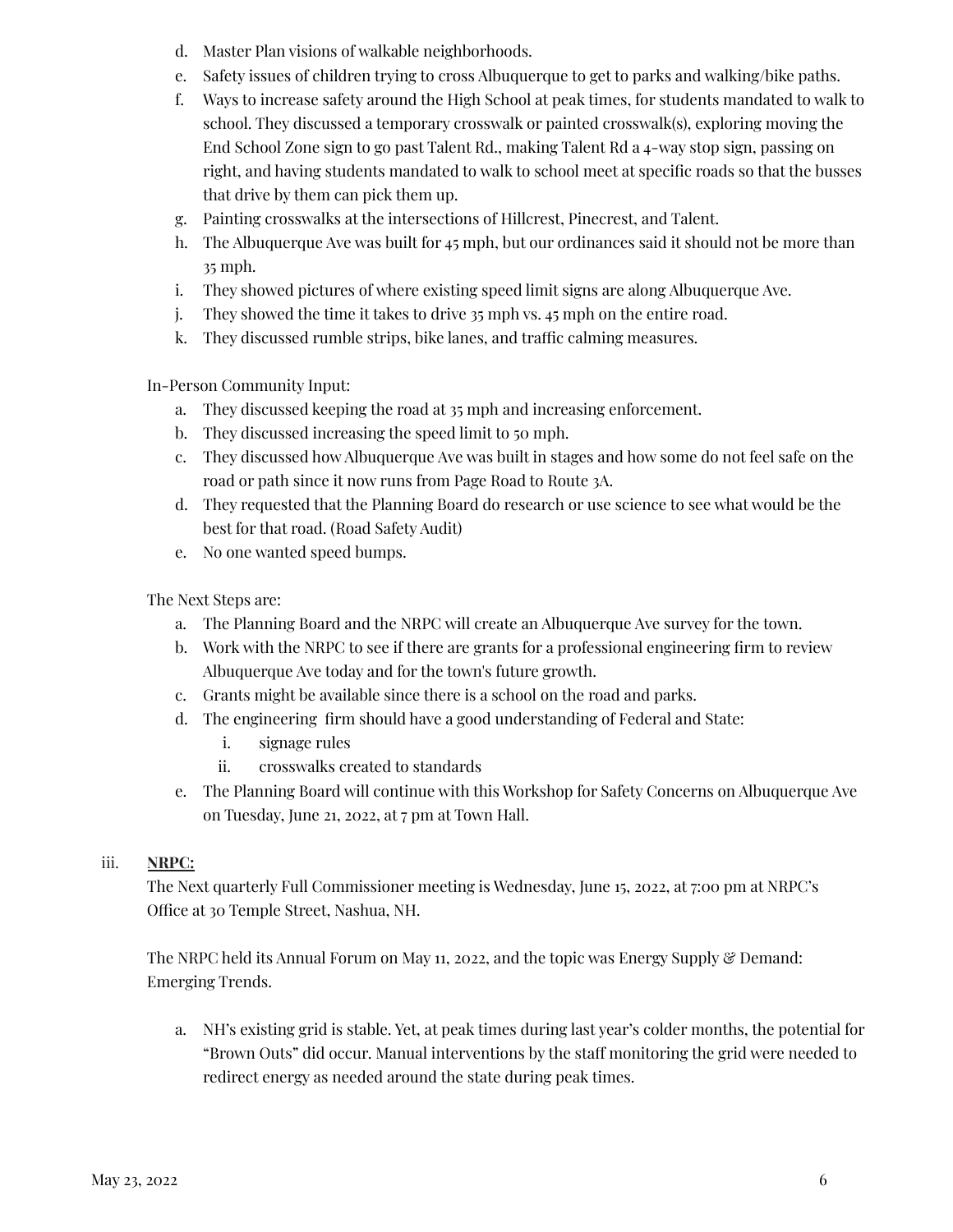- b. Similar to other states, the grid upgrades have to be done now and in the future as New Hampshire's population and businesses grow.
- c. Electric Cars:
	- i. Can New Hampshire handle more and more electric cars that have to be plugged into the grid? This is a concern, and the reason is that the grid itself will have to grow as New Hampshire does. But for now, it is "okay." The problem that New Hampshire faces is getting more energy to the grid.

Currently, the grid relies on the Seabrook Power Plant and natural gas for power. The cost of natural gas has tripled at the moment, and New Hampshire needs new infrastructure.

It was suggested to charge the cars in off-peak times (approx midnight-to-4 am). Off-peak times are cheaper on your electric bill and would avoid future (and very seldom) brown-out situations.

Apparently, you can program your car or phone/computer to start charging your car at a specific time automatically. They said once vehicles are charged, they can be used as batteries to charge other things – such as other cars. Maybe that will be true in the future; however, at the moment, electric car dealerships do not suggest using the power in your car battery to charge something else since it may damage your car battery.

- d. In 35 years, the world of cars might be very different from today. We asked planners what we could do as a Town or as a Region to help prepare for this. There were State Reps, a State Senator, and other Legislators in the room.
- e. As planners, we did not hear a lot explicitly; however, we can still read up on the topic(s) and introduce ordinances that could help homes, schools, and town buildings prepare to plug into the grid. The ordinances could also encourage renewables, work with school bus companies going rechargeable, and see if buildings can be built more efficiently.

### **7. Items Removed From Consent:**

a. None

# **8. Non-Public:**

Vice-Chairman Leary mentioned that the Board would be entering a Non-Public Session under RSA 91-a:3, ii (a) - Compensation of a public employee. He asked for a motion to enter the Non-Public Session at 7:15 pm.

**Motion:** (Selectman R. Leary / Selectman R. Lascelles) So moved.

### **Discussion:** None

# **Roll Call:**

- a. Selectman R. Leary Yes
- b. Selectman R. Lascelles Yes
- c. Selectman K. Lynch Yes

**Vote:** (3-0-0) The motion carried.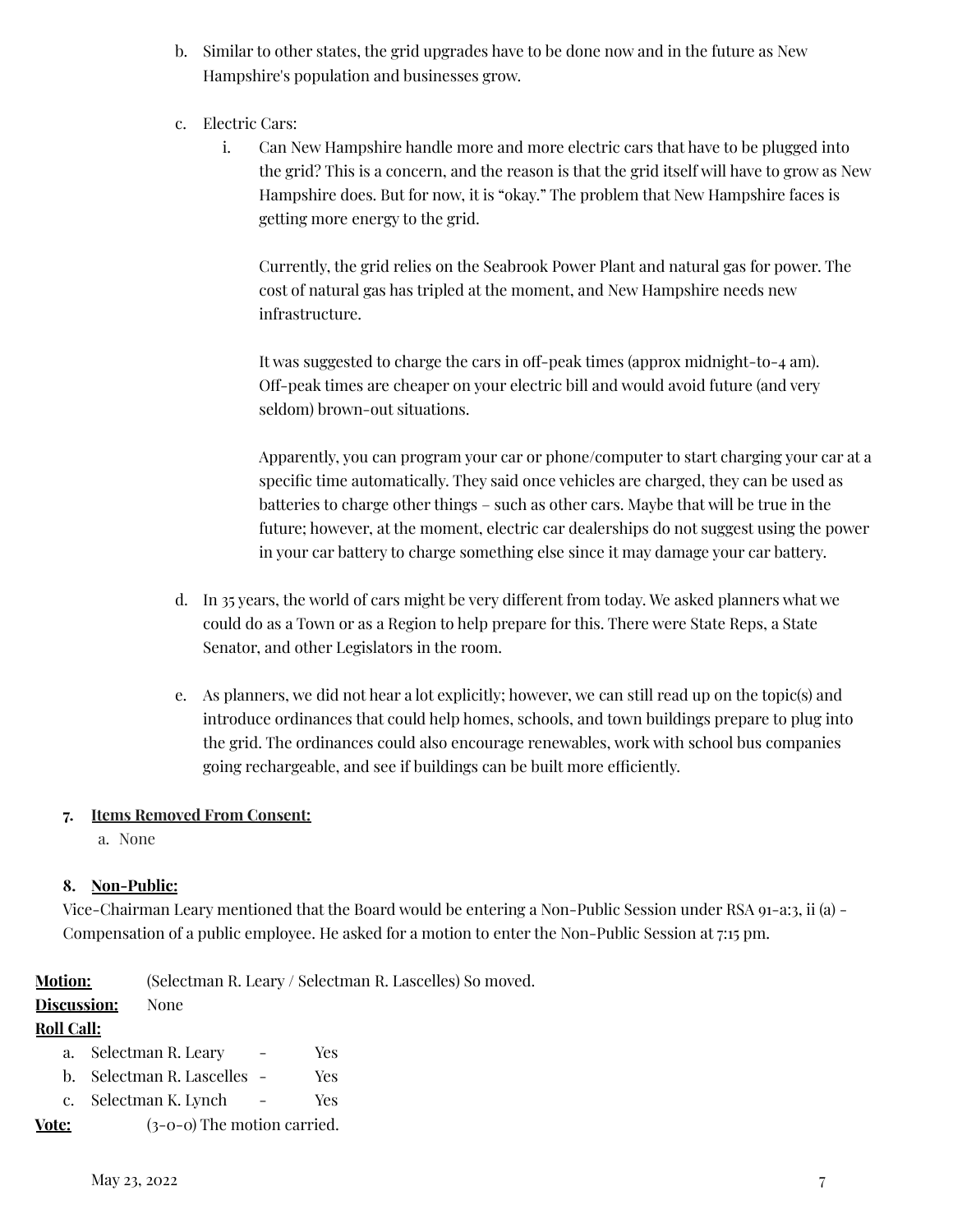#### **9. Reconvene:**

**Motion:** (Selectman R. Lascelles / Selectman K. Lynch ) motioned to adjourn the Non-Public Session at 7:31pm. **Discussion:** None **Vote:** (3-0-0) The motion carried.

**10. Adjournment:**

**Motion:** (Selectman R. Lascelles / Selectman K. Lynch ) motioned to adjourn the meeting at at 7:31pm **Discussion:** None

#### **Roll Call:\_**

a. Selectman R. Leary - Yes

b. Selectman R. Lascelles - Yes

c. Selectman K. Lynch - Yes

**Vote:** (3-0-0) The motion carried.

Respectfully Submitted, Matthew Sullivan BOS Recording Secretary